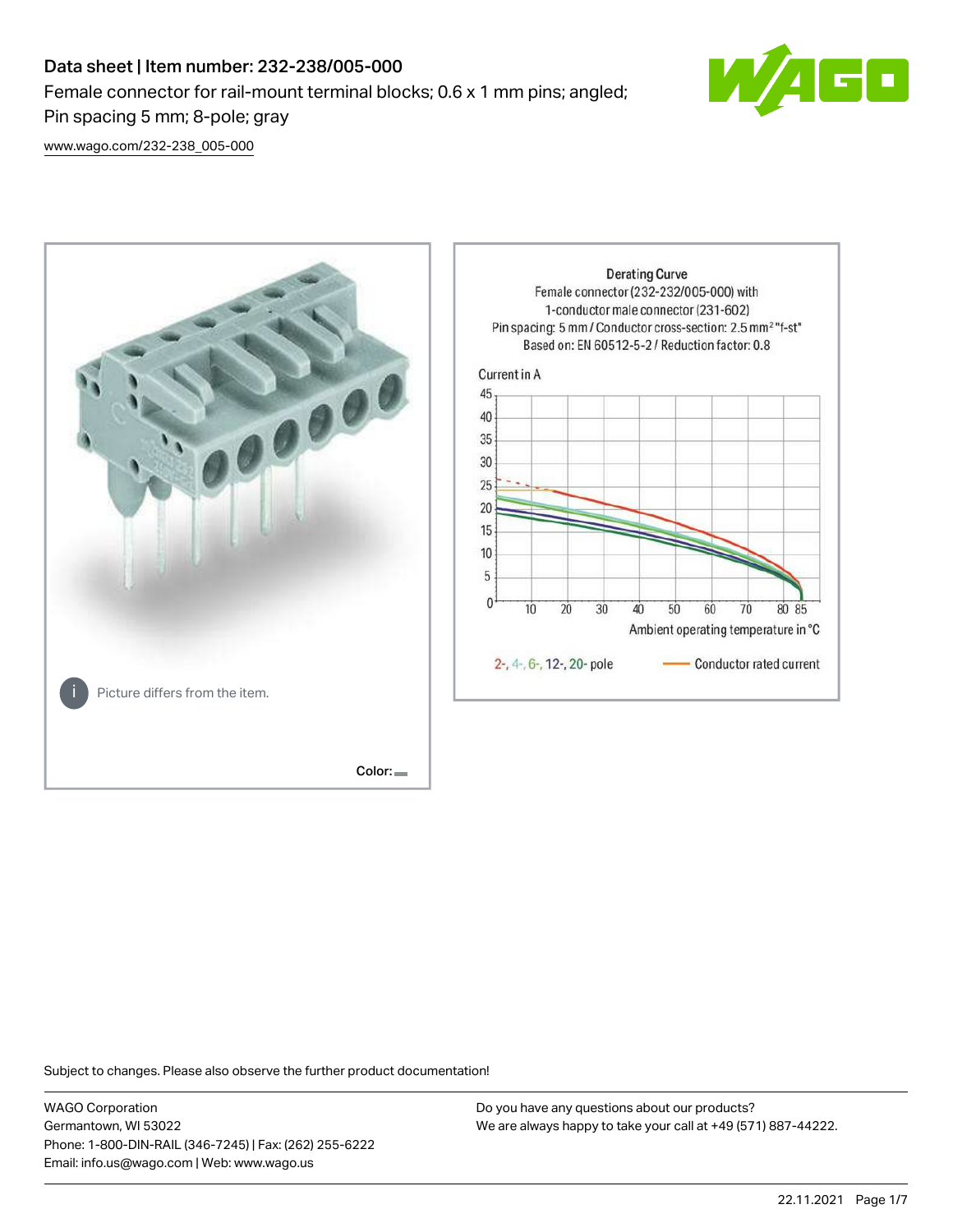

Dimensions in mm

 $L =$  (pole no. x pin spacing) + 1.5 mm

2- to 3-pole female connectors – one latch only

#### Item description

- $\blacksquare$  Pluggable connectors for rail-mount terminal blocks equipped with CAGE CLAMP $^\circ$  connection
- Female connectors with long contact pins connect to the termination ports of 280 Series Rail-Mount Terminal Blocks
- $\blacksquare$ Female connectors are touch-proof when unmated, providing a pluggable, live output
- $\blacksquare$ With coding fingers

Subject to changes. Please also observe the further product documentation! Data

WAGO Corporation Germantown, WI 53022 Phone: 1-800-DIN-RAIL (346-7245) | Fax: (262) 255-6222 Email: info.us@wago.com | Web: www.wago.us

Do you have any questions about our products? We are always happy to take your call at +49 (571) 887-44222.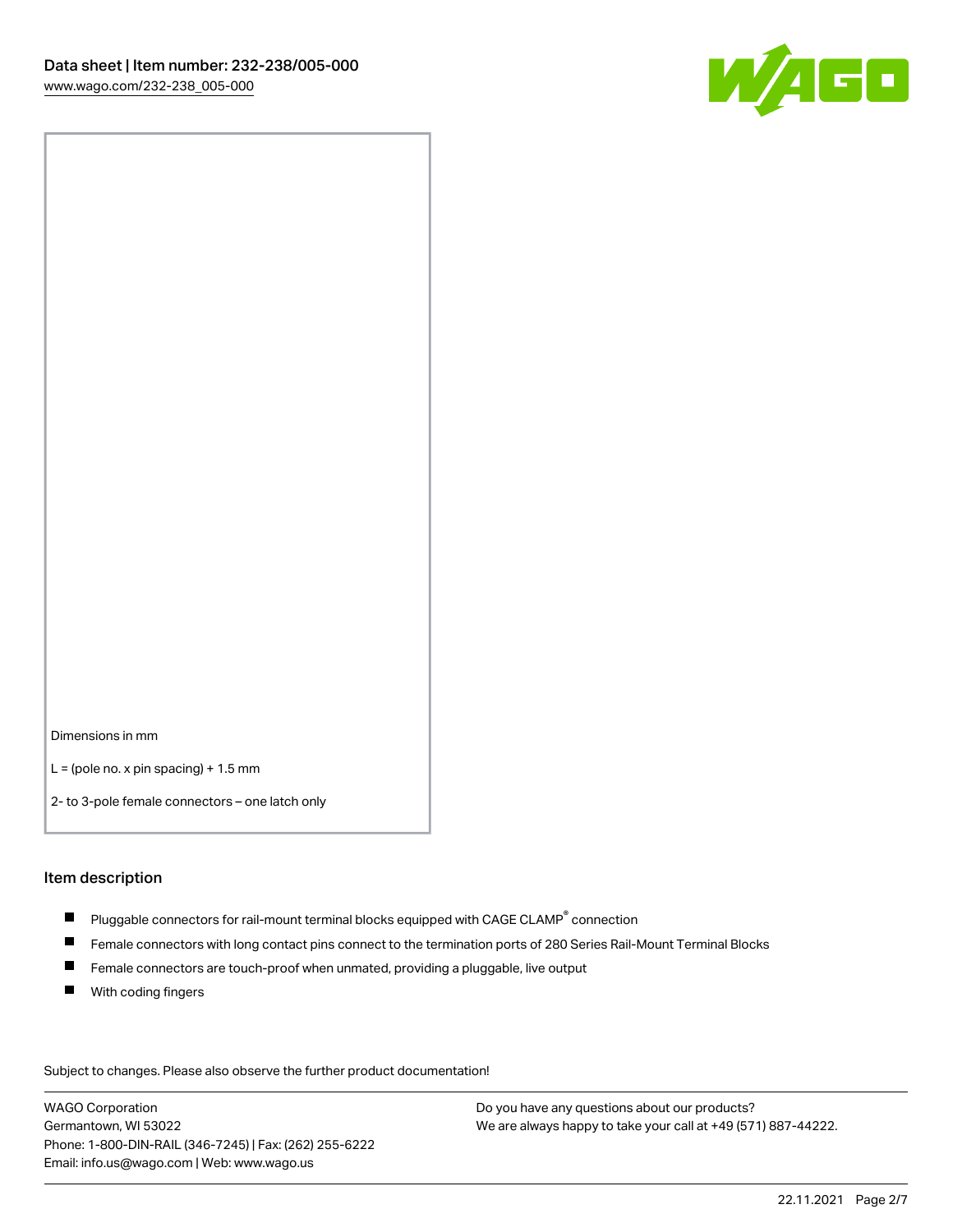

# Data Notes

| Safety information 1 | The MCS-MULTI CONNECTION SYSTEM includes connectors<br>without breaking capacity in accordance with DIN EN 61984. When<br>used as intended, these connectors must not be connected<br>/disconnected when live or under load. The circuit design should<br>ensure header pins, which can be touched, are not live when<br>unmated. |
|----------------------|-----------------------------------------------------------------------------------------------------------------------------------------------------------------------------------------------------------------------------------------------------------------------------------------------------------------------------------|
| Variants:            | Other pole numbers<br>Other versions (or variants) can be requested from WAGO Sales or<br>configured at https://configurator.wago.com/                                                                                                                                                                                            |

# Electrical data

# IEC Approvals

| Ratings per                 | IEC/EN 60664-1                                                        |
|-----------------------------|-----------------------------------------------------------------------|
| Rated voltage (III / 3)     | 320 V                                                                 |
| Rated surge voltage (III/3) | 4 <sub>k</sub> V                                                      |
| Rated voltage (III/2)       | 320 V                                                                 |
| Rated surge voltage (III/2) | 4 <sub>k</sub> V                                                      |
| Nominal voltage (II/2)      | 630 V                                                                 |
| Rated surge voltage (II/2)  | 4 <sub>k</sub> V                                                      |
| Rated current               | 12A                                                                   |
| Legend (ratings)            | $(III / 2)$ $\triangle$ Overvoltage category III / Pollution degree 2 |

# UL Approvals

| Approvals per                  | UL 1059 |
|--------------------------------|---------|
| Rated voltage UL (Use Group B) | 300 V   |
| Rated current UL (Use Group B) | 15 A    |
| Rated voltage UL (Use Group D) | 300 V   |
| Rated current UL (Use Group D) | 10 A    |

# Ratings per UL

| Rated voltage UL 1977 | 300 V |
|-----------------------|-------|
| Rated current UL 1977 |       |

### CSA Approvals

Approvals per CSA

| <b>WAGO Corporation</b>                                | Do you have any questions about our products?                 |
|--------------------------------------------------------|---------------------------------------------------------------|
| Germantown, WI 53022                                   | We are always happy to take your call at +49 (571) 887-44222. |
| Phone: 1-800-DIN-RAIL (346-7245)   Fax: (262) 255-6222 |                                                               |
| Email: info.us@wago.com   Web: www.wago.us             |                                                               |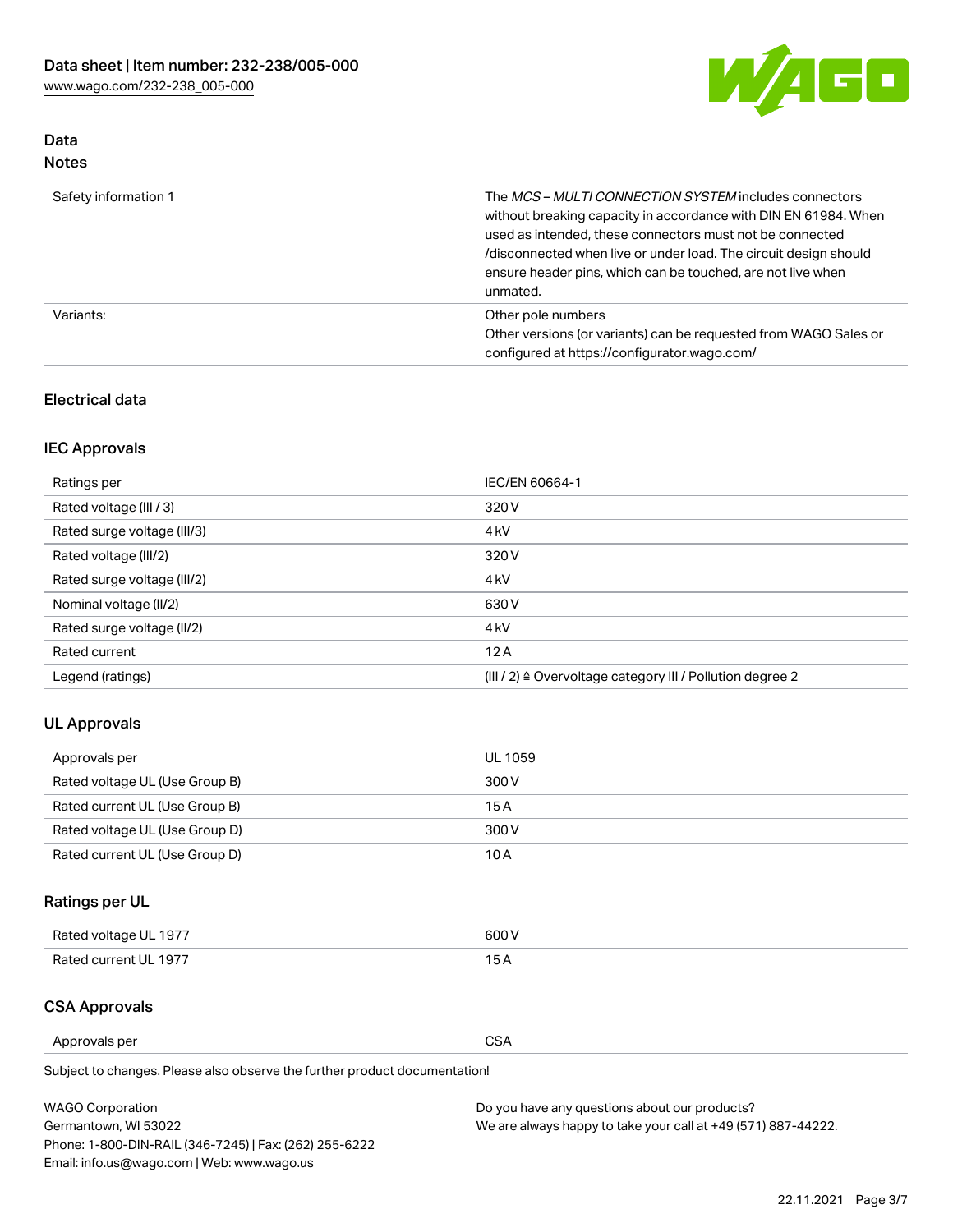[www.wago.com/232-238\\_005-000](http://www.wago.com/232-238_005-000)



| Rated voltage CSA (Use Group B) | 300 V |
|---------------------------------|-------|
| Rated current CSA (Use Group B) | 15 A  |
| Rated voltage CSA (Use Group D) | 300 V |
| Rated current CSA (Use Group D) | 10 A  |

# Connection data

### Connection 1

| Number of poles |  |  |
|-----------------|--|--|
|-----------------|--|--|

# Physical data

| Pin spacing             | 5 mm / 0.197 inch     |
|-------------------------|-----------------------|
| Width                   | 41.5 mm / 1.634 inch  |
| Height                  | 26.1 mm / 1.028 inch  |
| Height from the surface | 11.6 mm / 0.457 inch  |
| Depth                   | 18.25 mm / 0.719 inch |

# Plug-in connection

| Contact type (pluggable connector)                | Female connector/socket                   |
|---------------------------------------------------|-------------------------------------------|
| Connector (connection type)                       | for front-entry rail-mount terminal block |
| Mismating protection                              | No                                        |
| Locking of plug-in connection                     | Without                                   |
| Mating direction to the rail-mount terminal block |                                           |

# Material data

| Color                       | gray             |
|-----------------------------|------------------|
| Material group              |                  |
| Insulation material         | Polyamide (PA66) |
| Flammability class per UL94 | V <sub>0</sub>   |
| Contact material            | Copper alloy     |
| Contact plating             | tin-plated       |
| Fire load                   | 0.15 MJ          |
| Weight                      | 8.5g             |

| <b>WAGO Corporation</b>                                | Do you have any questions about our products?                 |
|--------------------------------------------------------|---------------------------------------------------------------|
| Germantown, WI 53022                                   | We are always happy to take your call at +49 (571) 887-44222. |
| Phone: 1-800-DIN-RAIL (346-7245)   Fax: (262) 255-6222 |                                                               |
| Email: info.us@wago.com   Web: www.wago.us             |                                                               |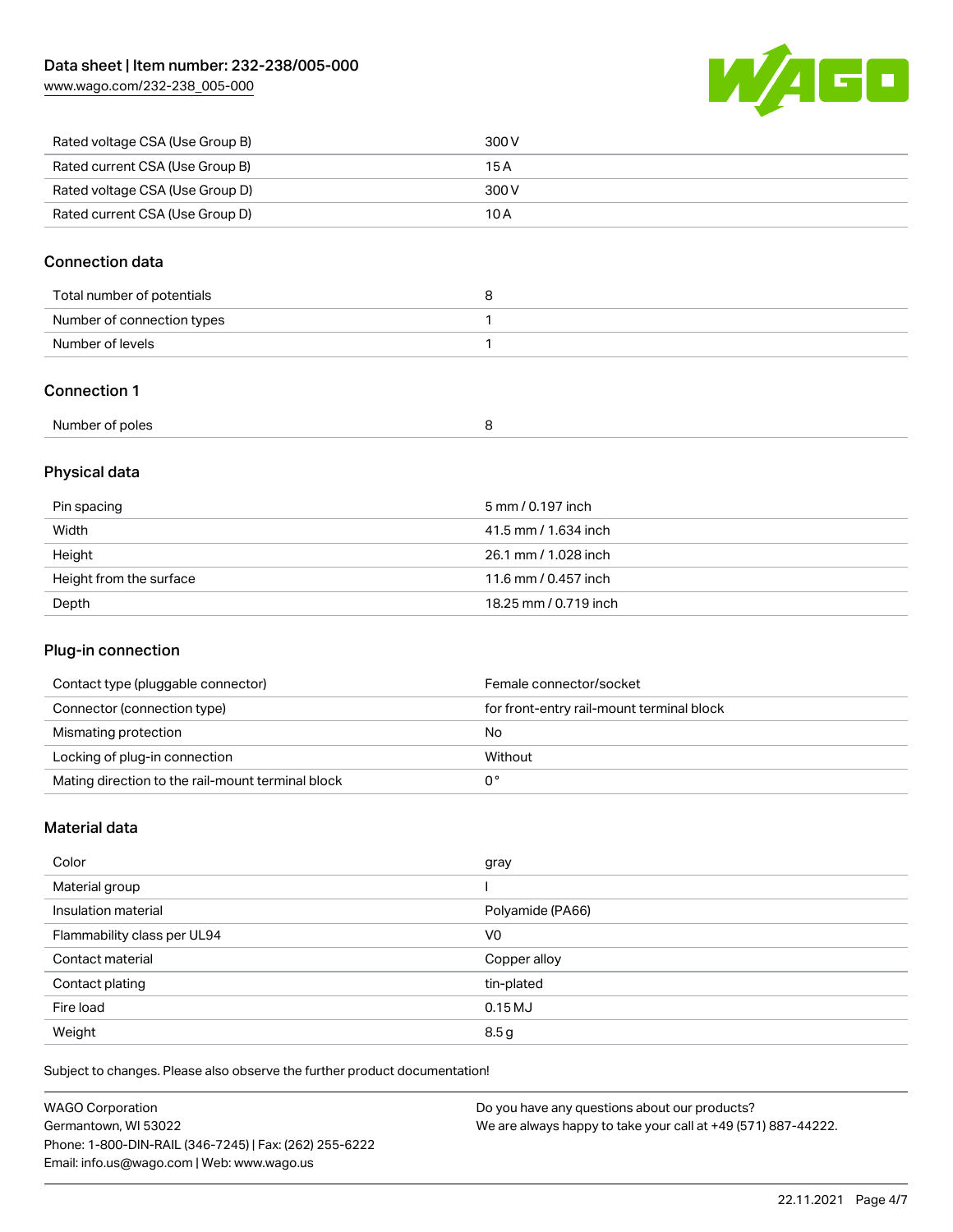

## Environmental requirements

| Limit temperature range | -60  +85 °Ր |  |
|-------------------------|-------------|--|
|-------------------------|-------------|--|

### Commercial data

| Product Group         | 3 (Multi Conn. System) |
|-----------------------|------------------------|
| PU (SPU)              | 50 Stück               |
| Packaging type        | box                    |
| Country of origin     | DE                     |
| <b>GTIN</b>           | 4044918570008          |
| Customs tariff number | 8536694040             |

## Approvals / Certificates

#### Country specific Approvals

| Logo | Approval                                            | <b>Additional Approval Text</b> | Certificate<br>name |
|------|-----------------------------------------------------|---------------------------------|---------------------|
|      | <b>CB</b><br><b>DEKRA Certification B.V.</b>        | IEC 61984                       | NL-39756            |
|      | <b>CSA</b><br><b>DEKRA Certification B.V.</b>       | C <sub>22.2</sub>               | 1466354             |
| EMA  | <b>KEMA/KEUR</b><br><b>DEKRA Certification B.V.</b> | EN 61984                        | 2190761.01          |

#### Ship Approvals

| Logo                                                                                                                                                                                                                                                                                                                                                                                                                                                                                | Approval            | <b>Additional Approval Text</b> | Certificate<br>name |
|-------------------------------------------------------------------------------------------------------------------------------------------------------------------------------------------------------------------------------------------------------------------------------------------------------------------------------------------------------------------------------------------------------------------------------------------------------------------------------------|---------------------|---------------------------------|---------------------|
| $\bigcirc\!\!\!\!\! \bigcirc\!\!\!\!\! \bigcirc\!\!\!\!\! \bigcirc\!\!\!\!\! \bigcirc\!\!\!\!\! \bigcirc\!\!\!\!\! \bigcirc\!\!\!\!\! \bigcirc\!\!\!\!\! \bigcirc\!\!\!\!\! \bigcirc\!\!\!\!\! \bigcirc\!\!\!\!\! \bigcirc\!\!\!\!\! \bigcirc\!\!\!\!\! \bigcirc\!\!\!\!\! \bigcirc\!\!\!\!\! \bigcirc\!\!\!\!\! \bigcirc\!\!\!\!\! \bigcirc\!\!\!\!\! \bigcirc\!\!\!\!\! \bigcirc\!\!\!\!\! \bigcirc\!\!\!\!\! \bigcirc\!\!\!\!\! \bigcirc\!\!\!\!\! \bigcirc\!\!\!\!\! \bigcirc\$ | BV                  | IEC 60998                       | 11915/D0            |
| <b>BUREAU</b>                                                                                                                                                                                                                                                                                                                                                                                                                                                                       | Bureau Veritas S.A. |                                 | BV                  |

#### UL-Approvals

|      |                                |                                 | Certificate |
|------|--------------------------------|---------------------------------|-------------|
| Logo | Approval                       | <b>Additional Approval Text</b> | name        |
|      | UL                             | <b>UL 1059</b>                  | E45172      |
| L    | Underwriters Laboratories Inc. |                                 |             |

| <b>WAGO Corporation</b>                                | Do you have any questions about our products?                 |
|--------------------------------------------------------|---------------------------------------------------------------|
| Germantown, WI 53022                                   | We are always happy to take your call at +49 (571) 887-44222. |
| Phone: 1-800-DIN-RAIL (346-7245)   Fax: (262) 255-6222 |                                                               |
| Email: info.us@wago.com   Web: www.wago.us             |                                                               |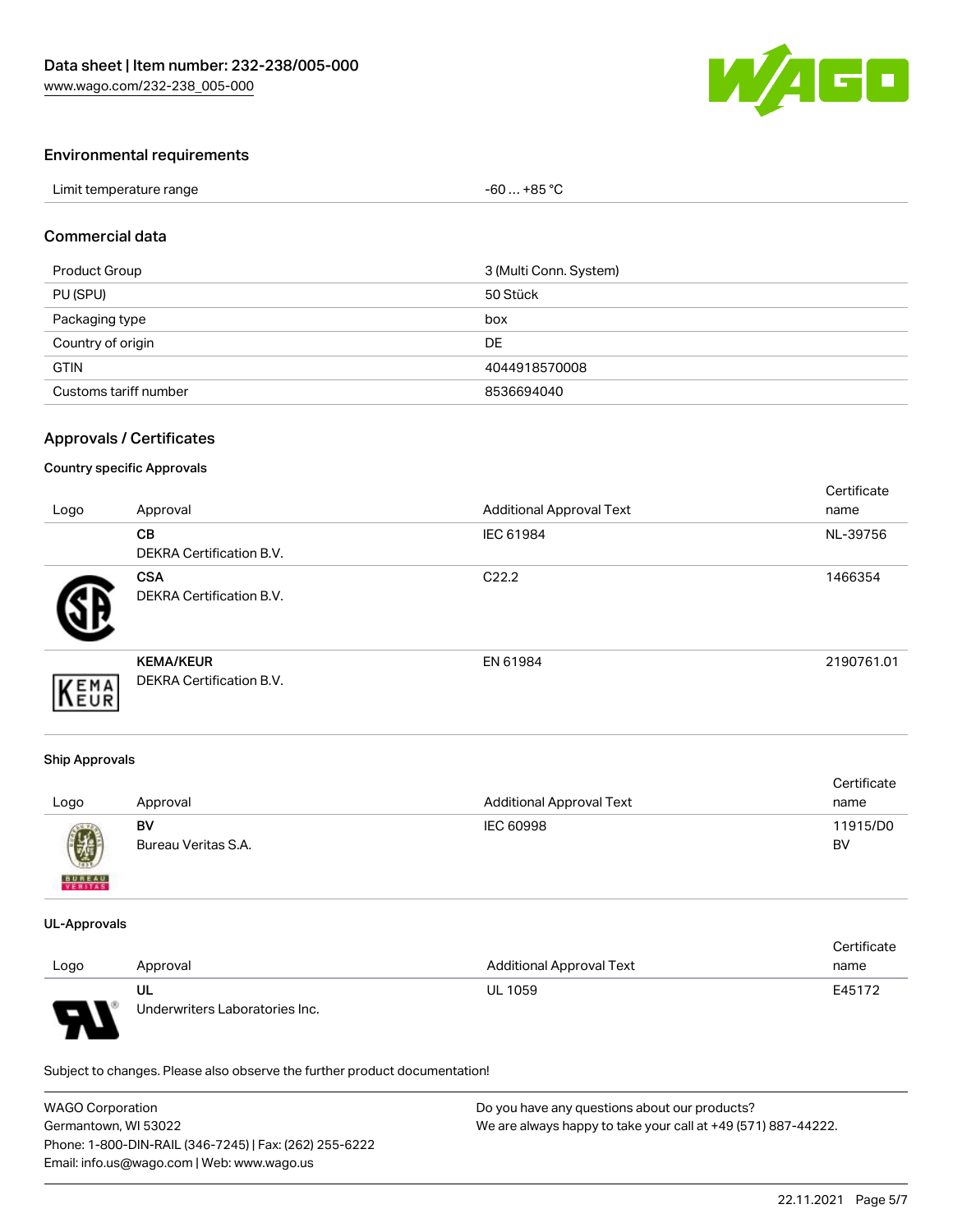

#### Counterpart **College**

| FOOD                                                           | Item no.231-608<br>Male connector; 8-pole; Pin spacing 5 mm; gray                                                                         |            | www.wago.com/231-608 |                      |
|----------------------------------------------------------------|-------------------------------------------------------------------------------------------------------------------------------------------|------------|----------------------|----------------------|
| <b>Optional accessories</b><br><b>Testing accessories</b>      |                                                                                                                                           |            |                      |                      |
| Testing accessories                                            |                                                                                                                                           |            |                      |                      |
|                                                                | Item no.: 231-661<br>Test plugs for female connectors; for 5 mm and 5.08 mm pin spacing; 2,50 mm <sup>2</sup> ; light gray                |            |                      | www.wago.com/231-661 |
| <b>Downloads</b><br>Documentation                              |                                                                                                                                           |            |                      |                      |
| <b>Additional Information</b><br><b>Technical explanations</b> |                                                                                                                                           | 2019 Apr 3 | pdf<br>2.0 MB        | Download             |
| <b>CAD files</b>                                               |                                                                                                                                           |            |                      |                      |
| <b>CAE</b> data                                                |                                                                                                                                           |            |                      |                      |
|                                                                | EPLAN Data Portal 232-238/005-000                                                                                                         |            | <b>URL</b>           | Download             |
|                                                                | EPLAN Data Portal 232-238/005-000                                                                                                         |            | <b>URL</b>           | Download             |
|                                                                | <b>Environmental Product Compliance</b>                                                                                                   |            |                      |                      |
| <b>Compliance Search</b>                                       |                                                                                                                                           |            |                      |                      |
| 5 mm; 8-pole; gray                                             | Environmental Product Compliance 232-238/005-000<br>Female connector for rail-mount terminal blocks; 0.6 x 1 mm pins; angled; Pin spacing |            | <b>URL</b>           | Download             |
|                                                                |                                                                                                                                           |            |                      |                      |

# Installation Notes

| <b>WAGO Corporation</b>                                | Do you have any questions about our products?                 |
|--------------------------------------------------------|---------------------------------------------------------------|
| Germantown, WI 53022                                   | We are always happy to take your call at +49 (571) 887-44222. |
| Phone: 1-800-DIN-RAIL (346-7245)   Fax: (262) 255-6222 |                                                               |
| Email: info.us@wago.com   Web: www.wago.us             |                                                               |